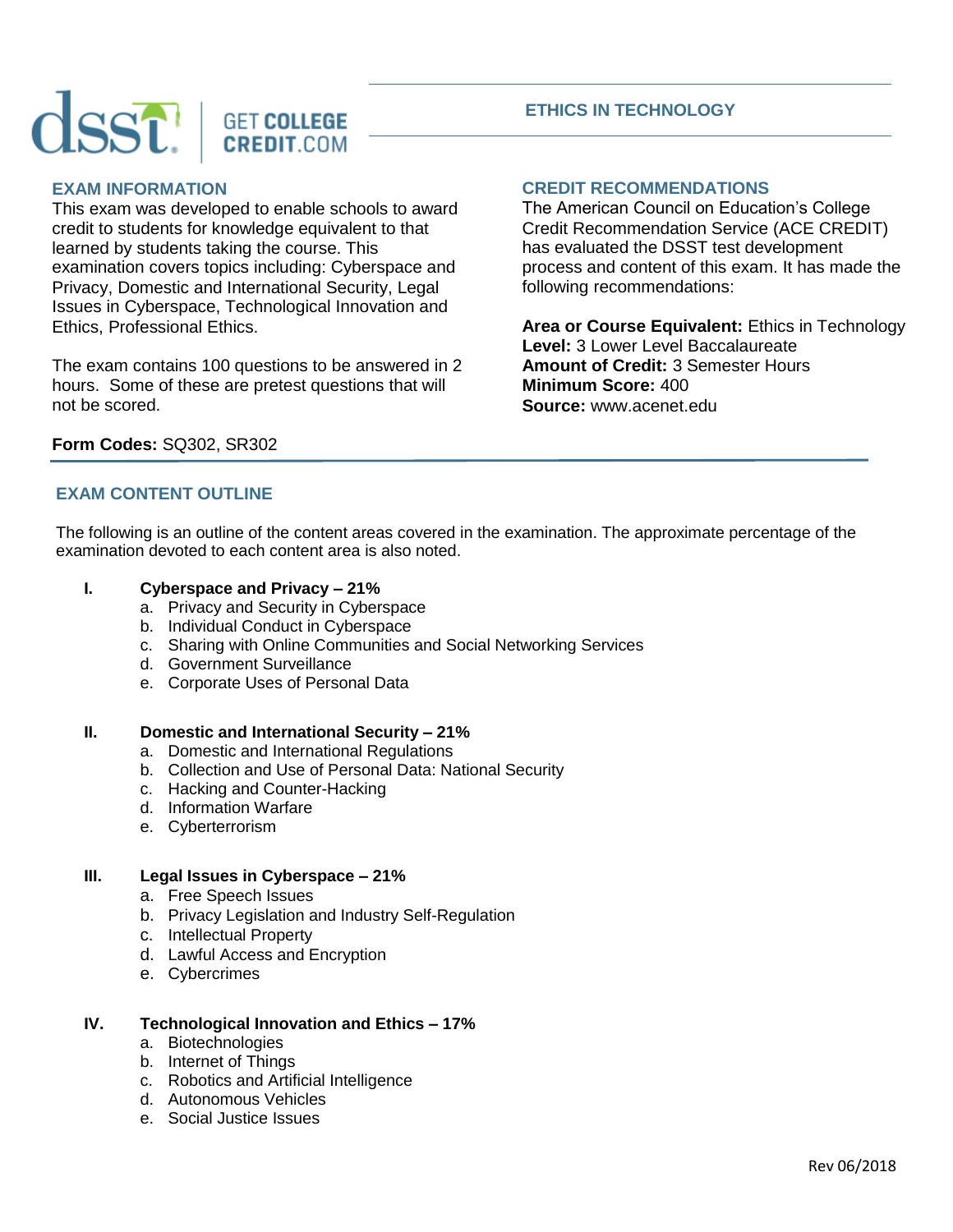### **V. Professional Ethics – 20%**

- a. Moral Obligations, Legal Liability and Accountability of Corporations
- b. Moral Responsibilities of IT Professionals
- c. The Role of the Press
- d. Social Media- Positive Re-enforcement and Dissemination of Unfounded Information
- e. Net Neutrality

#### **REFERENCES**

Below is a list of reference publications that were either used as a reference to create the exam, or were used as textbooks in college courses of the same or similar title at the time the test was developed. You may reference either the current edition of these titles or textbooks currently used at a local college or university for the same class title. It is recommended that you reference more than one textbook on the topics outlined in this fact sheet.

You should begin by checking textbook content against the content outline provided before selecting textbooks that cover the test content from which to study.

- 1. Brinkman, William John (2013). *Ethics in a Computing Culture*. Cengage Learning.
- 2. Packard, Ashely (2012). *Digital Media Law*. Wiley-Blackwell, 2nd edition.
- 3. Tavani, Herman T. (2016). *Ethics and Technology: Controversies, Questions, and Strategies for Ethical Computing*. Wiley, 5<sup>th</sup> edition.

#### **SAMPLE QUESTIONS**

All test questions are in a multiple-choice format, with one correct answer and three incorrect options. The following are samples of the types of questions that may appear on the exam.

- 1. The concept of cyber technology is described as
	- a. A network of unconnected computer devices
	- b. Unconnected devices within local area networks
	- c. Devices connected via government owned networks
	- d.  A wide range of networked communication devices

2. Individuals participating in online communities can remain anonymous and create fictitious personas. The ethical concern of this anonymity is that it

- a. Facilitates engagement in unethical behavior
- b. Promotes free expression of ideas
- c. Expedites government background checks
- d. Simplifies business market research

3. What privacy act was put in place in response to a California stalker using Department of Motor Vehicle records to track down and kill actress Rebecca Schaefer?

- a. Driver's Privacy Protection Act
- b. Video Privacy Protection Act
- c. Telephone Records and Privacy Protection Act
- d. Privacy Protection Act
- 4. An example of a cyber exacerbated crime is
	- a. Cyber vandalism
	- b. Cyber piracy
	- c. Cyber stalking
	- d. Cyber trespass